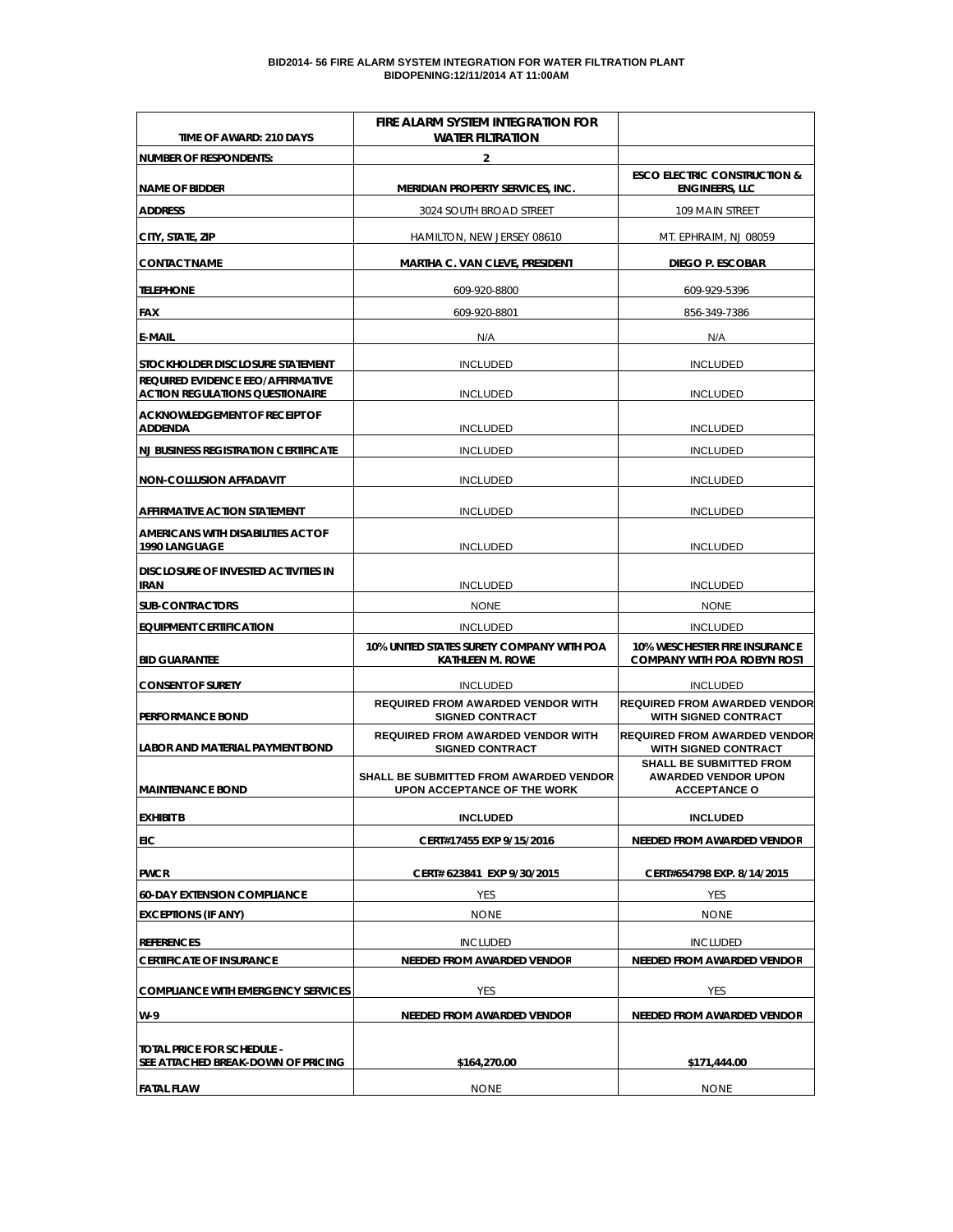$-\infty$ 

# WATER FILTRATION PLANT FIRE ALARM SYSTEM INTEGRATION

## **BID FORM NO. 2 - BID SCHEDULE**

The bidder agrees to perform all the Work of the Fire Alarm System Integration for the following Lump Sum and Unit Prices:

| ltem<br>No.    | <b>Description</b><br>(Bidder to write price in words)                                    | <b>QUANTITY</b> | Unit<br>Price                       | <b>Bid</b><br>Price           |
|----------------|-------------------------------------------------------------------------------------------|-----------------|-------------------------------------|-------------------------------|
| Item 1         | Mobilization, In accordance with N.J.A.C. 7:14-2.9,<br>Maximum Bid Price 2.5% of Base Bid |                 | Lump Sum                            | \$3,000                       |
|                | <u> Three Thousand</u>                                                                    |                 |                                     | Dollars                       |
|                | $\frac{\infty}{\infty}$ Cents (\$ 3.000.00                                                |                 |                                     |                               |
|                |                                                                                           |                 |                                     |                               |
| Item 2         | Fire Alarm System Integration                                                             |                 | Lump Sum $$135.714$ . <sup>00</sup> |                               |
|                | <u>One Hundred Thirty Five Thousard Seven Hundred Fourteen</u> Dollars                    |                 |                                     |                               |
|                |                                                                                           |                 |                                     |                               |
|                |                                                                                           |                 |                                     |                               |
| Item 3         | Emergency Lighting and Exit Signs                                                         |                 | Lump Sum \$ 4,000.00                |                               |
|                | <u>Four Thousand</u>                                                                      |                 |                                     | Dollars                       |
|                | 00/100 Cents (\$ 4,000.00                                                                 |                 |                                     |                               |
|                | Item 4 Allowance                                                                          |                 |                                     |                               |
|                | $\mathcal{E}$                                                                             |                 | Allowance                           | \$20,000                      |
|                | Twenty Thousand                                                                           |                 |                                     |                               |
|                |                                                                                           |                 |                                     | Dollars                       |
|                |                                                                                           |                 | $\infty$                            |                               |
| Item 5         | Additional Smoke Detector, if and where directed                                          |                 |                                     |                               |
|                | Quantity 3 per Each                                                                       |                 | Unit Price \$ 450.                  | per Each                      |
|                | Ine Thousand Three Hundred Fifty                                                          |                 |                                     | Dollars                       |
| $\infty / 100$ | Cents (\$ $1,350$                                                                         |                 | ٥O                                  |                               |
|                |                                                                                           |                 |                                     |                               |
| Item 6         | Additional Heat Detector, if and where directed                                           |                 |                                     |                               |
|                | Quantity 1 per Each                                                                       |                 | ၀၀<br>Unit Price \$ H3C             | per Each                      |
|                | WATER FILTRATION PLANT FIRE ALARM<br>SYSTEM INTEGRATION                                   |                 |                                     | BID FORM NO. 2<br>PAGE 1 OF 2 |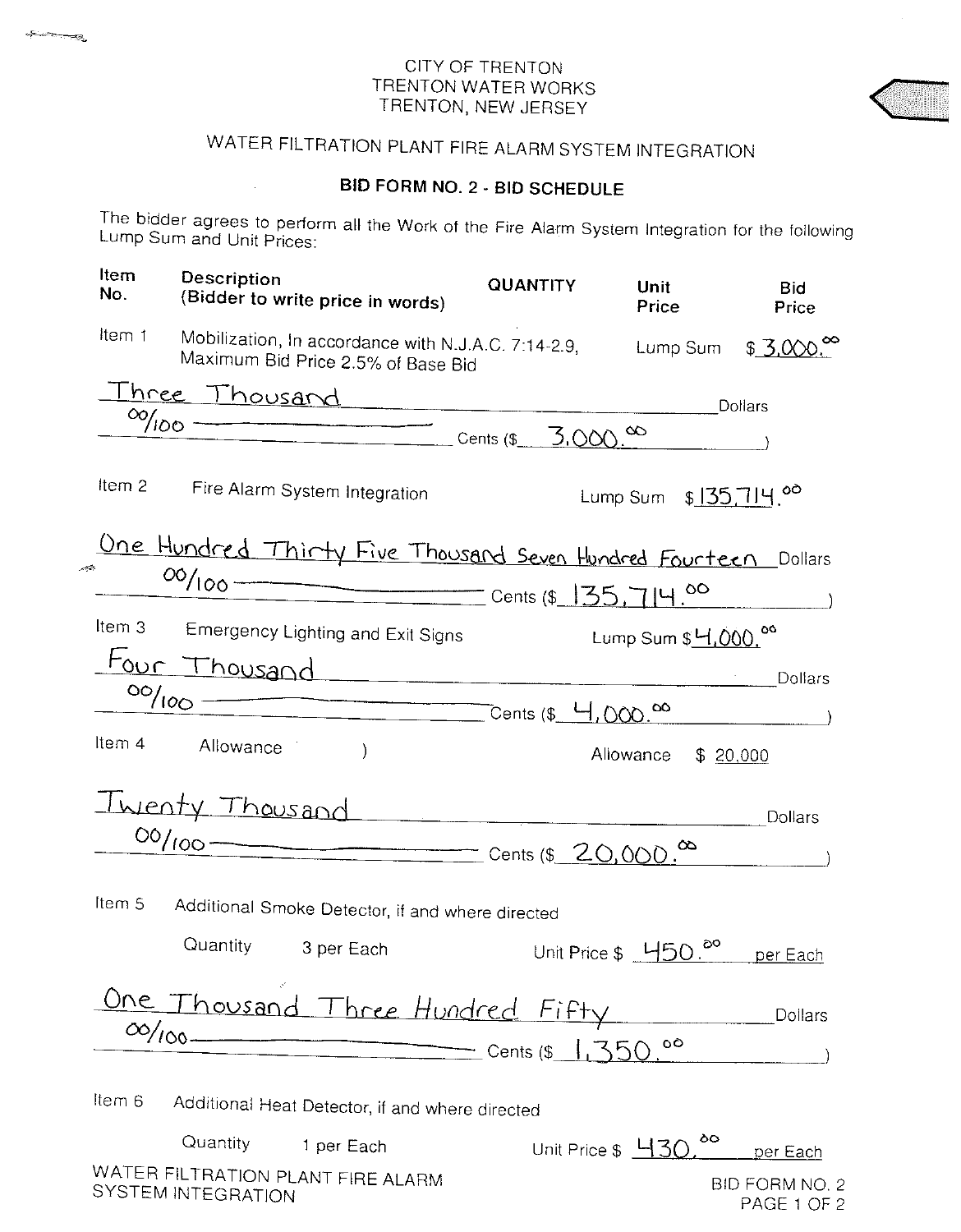#### CITY OF TRENTON TRENTON WATER WORKS TRENTON, NEW JERSEY

## WATER FILTRATION PLANT FIRE ALARM SYSTEM INTEGRATION

### **BID FORM NO. 2 - BID SCHEDULE**

The bidder agrees to perform all the Work of the Fire Alarm System Integration for the following Lump Sum and Unit Prices:

| <b>Item</b><br>No. | <b>Description</b><br>(Bidder to write price in words)                                                         | QUANTITY           | Unit<br>Price                    | Bid<br>Price   |
|--------------------|----------------------------------------------------------------------------------------------------------------|--------------------|----------------------------------|----------------|
| Item 1             | Mobilization, In accordance with N.J.A.C. 7:14-2.9, Lump Sum $$3,365$                                          |                    |                                  |                |
|                    | <u>Thues Thousand, Thuse hundred estaty Five</u> Dollars                                                       |                    |                                  |                |
| PZ6N0              | Cents (\$ $3,365,00$                                                                                           |                    |                                  |                |
| Item 2             | Fire Alarm System Integration                                                                                  |                    | Lump Sum $\frac{95}{211}$ , 00   |                |
|                    | Ninety Five Thousand, Two handwell & Plexen &                                                                  |                    |                                  | Dollars        |
|                    |                                                                                                                |                    |                                  |                |
| Item <sub>3</sub>  | <b>Emergency Lighting and Exit Signs</b>                                                                       |                    | Lump Sum $13, 135, 00$ .         |                |
|                    | Thinteen Thousand, one hundred + Thinty FIVE                                                                   |                    |                                  | Dollars        |
|                    | $2600$ Cents (\$ 13, 135, 00                                                                                   |                    |                                  |                |
|                    | Item 4 Allowance                                                                                               |                    | Allowance<br>\$20,000            |                |
|                    | Twenty Thousand                                                                                                |                    |                                  | <b>Dollars</b> |
|                    | Cents (\$ $70,000.00$<br>$2\,$ GNU                                                                             |                    |                                  |                |
| Item 5             | Additional Smoke Detector, if and where directed                                                               |                    |                                  |                |
|                    | Quantity 3 per Each and the Contract of the Contract of the Contract of the Contract of the Contract of the Co |                    | Unit Price $$219.00$             | per Each       |
|                    | Six hundred + PiFTy eight                                                                                      |                    |                                  | <b>Dollars</b> |
|                    | -6PvD                                                                                                          | Cents (\$ $658.00$ |                                  |                |
| Item 6             | Additional Heat Detector, if and where directed                                                                |                    |                                  |                |
|                    | Quantity<br>1 per Each                                                                                         |                    | Unit Price $$3/l.$ <sup>00</sup> | per Each       |
|                    | WATER FILTRATION PLANT FIRE ALARM                                                                              |                    |                                  | BID FORM NO. 2 |

SYSTEM INTEGRATION

PAGE 1 OF 2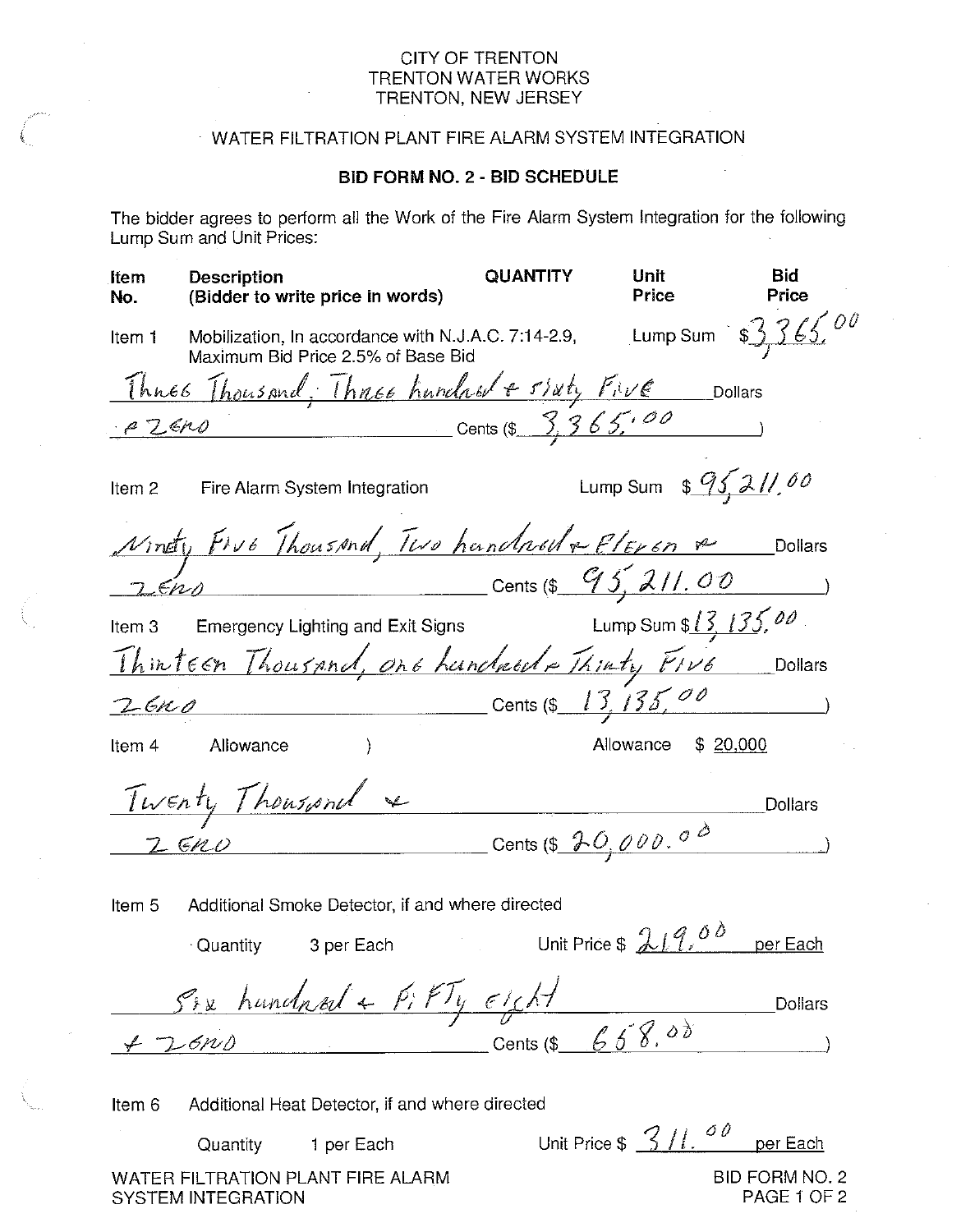$Thres$  handred +  $Flevon$ Dollars Cents (\$  $31/600$  $22600$ Item 7 Additional Strobe and Horn Unit, if and where directed 1 per Each Unit Price  $\oint \frac{\partial \mathcal{Q}}{\partial \theta}$  per Each Quantity Two hundred & NME **Dollars** 6 2 6 1 0 0 cents (\$ 2 0 9,00 Additional 1 inch Rigid Galvanized Steel Conduit, if and where directed Item 8 Unit Price  $\mathbb{R} \setminus \mathbb{R}$  per Linear Foot Quantity 500 Linear Feet Thnse Thousand, Not hundred & Notely-Fwe Dollars<br>FLERO Cents (\$ 3,995.00) Additional 100 feet of 2/C #16 SH Wiring, if and where directed Item 9 5 - 100 Linear Feet units Unit Price \$  $142.0\degree$  per 100 Linear Feet Quantity  $\frac{5606n \text{ hundred} + 16n}{+2640}$ TOTAL BID PRICE FOR SCHEDULE For the lump sum of \$  $164.270.00$ <br>(Price in Figures) One hundred,  $s$ /xty-Four Thousand Two hundred, seventy